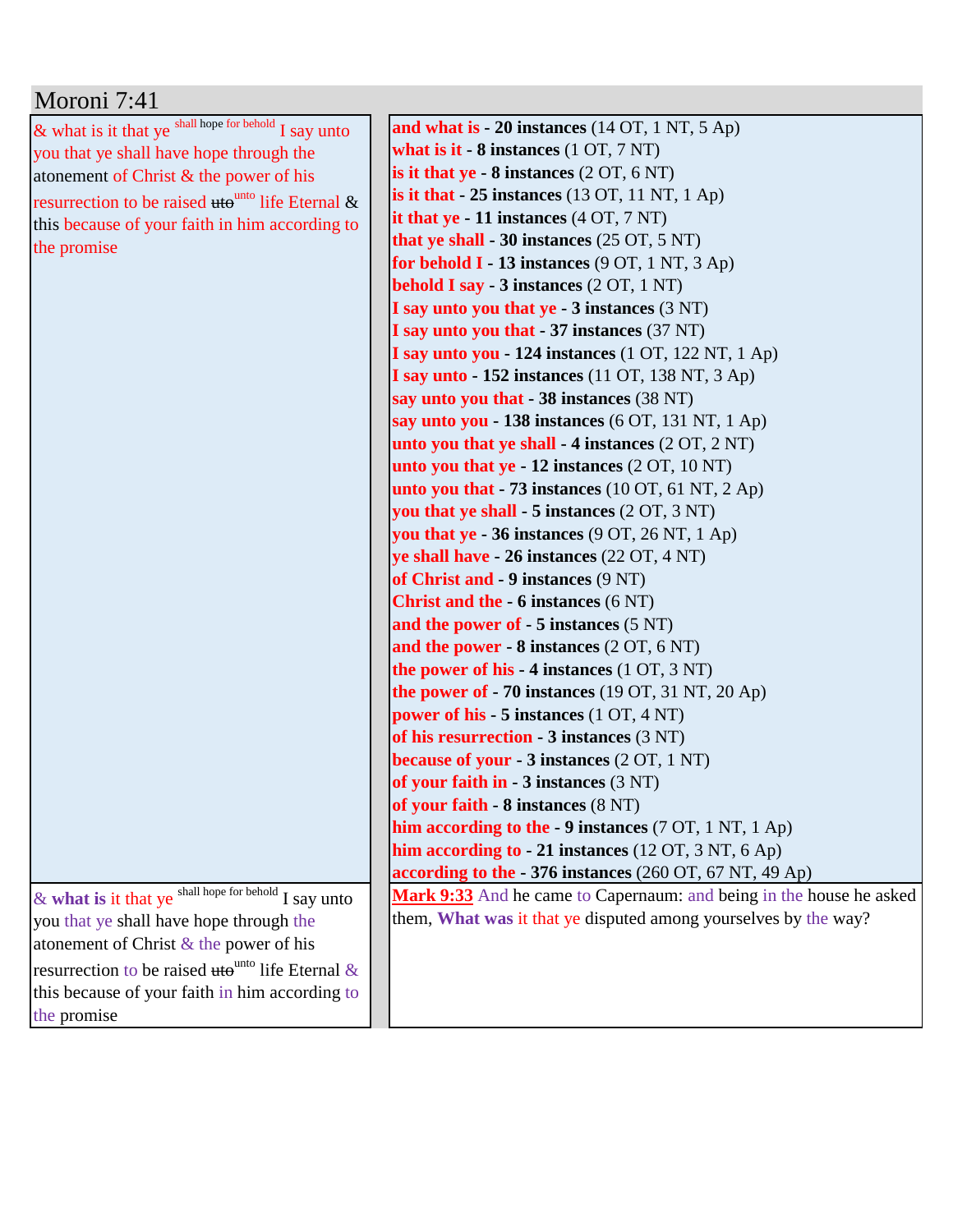| & what is it that $ye$ shall hope for behold I say unto                           | <b>Ecclesiastes 5:5 Better is it that thou shouldest not vow, than that thou</b>                                                                   |
|-----------------------------------------------------------------------------------|----------------------------------------------------------------------------------------------------------------------------------------------------|
| you that ye shall have hope through the                                           | shouldest vow and not pay.                                                                                                                         |
| atonement of Christ $\&$ the power of his                                         |                                                                                                                                                    |
| resurrection to be raised $\theta^{\text{unto}}$ life Eternal &                   |                                                                                                                                                    |
| this because of your faith in him according to                                    |                                                                                                                                                    |
| the promise                                                                       |                                                                                                                                                    |
| & what is it that ye shall hope for behold I say unto                             | John 14:22 Judas saith unto him, not Iscariot, Lord, how is it that thou                                                                           |
| you that ye shall have hope through the                                           | wilt manifest thyself unto us, and not unto the world?                                                                                             |
| atonement of Christ $&$ the power of his                                          |                                                                                                                                                    |
| resurrection to be raised uto unto life Eternal &                                 |                                                                                                                                                    |
| this because of your faith in him according to                                    |                                                                                                                                                    |
| the promise                                                                       |                                                                                                                                                    |
| & what is it that ye shall hope for behold I say unto                             | <b>John 4:35</b> Say not ye, There are yet four months, and then cometh                                                                            |
| you that ye shall have hope through the                                           | harvest? behold, I say unto you, Lift up your eyes, and look on the fields;                                                                        |
| atonement of Christ & the power of his                                            | for they are white already to harvest.                                                                                                             |
| resurrection to be raised $\theta$ <sup>tho unto</sup> life Eternal &             |                                                                                                                                                    |
| this because of your faith in him according to                                    |                                                                                                                                                    |
| the promise                                                                       |                                                                                                                                                    |
| & what is it that ye shall hope for behold $\overline{I}$ say unto                | John 16:20 Verily, verily, I say unto you, That ye shall weep and lament,                                                                          |
| you that ye shall have hope through the                                           | but the world shall rejoice: and ye shall be sorrowful, but your sorrow                                                                            |
| atonement of Christ & the power of his                                            | shall be turned into joy.                                                                                                                          |
| resurrection to be raised uto <sup>unto</sup> life Eternal &                      |                                                                                                                                                    |
| this because of your faith in him according to                                    |                                                                                                                                                    |
| the promise                                                                       |                                                                                                                                                    |
| & what is it that ye $\frac{\text{shall hope for behind}}{\text{I say unto}}$     | <b>Romans 15:13</b> Now the God of hope fill you with all joy and peace in                                                                         |
|                                                                                   | believing, that ye may abound in hope, through the power of the Holy                                                                               |
| you that ye shall have hope through the<br>atonement of Christ & the power of his | Ghost.                                                                                                                                             |
| resurrection to be raised $\text{tte}^{\text{unto}}$ life Eternal &               |                                                                                                                                                    |
|                                                                                   |                                                                                                                                                    |
| this because of your faith in him according to<br>the promise                     |                                                                                                                                                    |
|                                                                                   |                                                                                                                                                    |
| & what is it that ye shall hope for behold I say unto                             | <b>1 Peter 1:11</b> Searching what, or what manner of time the Spirit of Christ<br>which was in them did signify, when it testified beforehand the |
| you that ye shall have hope through the<br>atonement of Christ & the power of his | sufferings of Christ, and the glory that should follow.                                                                                            |
|                                                                                   |                                                                                                                                                    |
| resurrection to be raised $\text{ute}^{\text{unto}}$ life Eternal &               |                                                                                                                                                    |
| this because of your faith in him according to                                    |                                                                                                                                                    |
| the promise                                                                       |                                                                                                                                                    |
| & what is it that ye $\frac{\text{shall hope for behind}}{\text{I say unto}}$     | <b>Philippians 3:10</b> That I may know him, and the power of his<br>resurrection, and the fellowship of his sufferings, being made                |
| you that ye shall have hope through the                                           | conformable unto his death;                                                                                                                        |
| atonement of Christ $\&$ the power of his                                         |                                                                                                                                                    |
| resurrection to be raised $\text{tte}^{\text{unto}}$ life Eternal &               |                                                                                                                                                    |
| this because of your faith in him according to                                    |                                                                                                                                                    |
| the promise                                                                       |                                                                                                                                                    |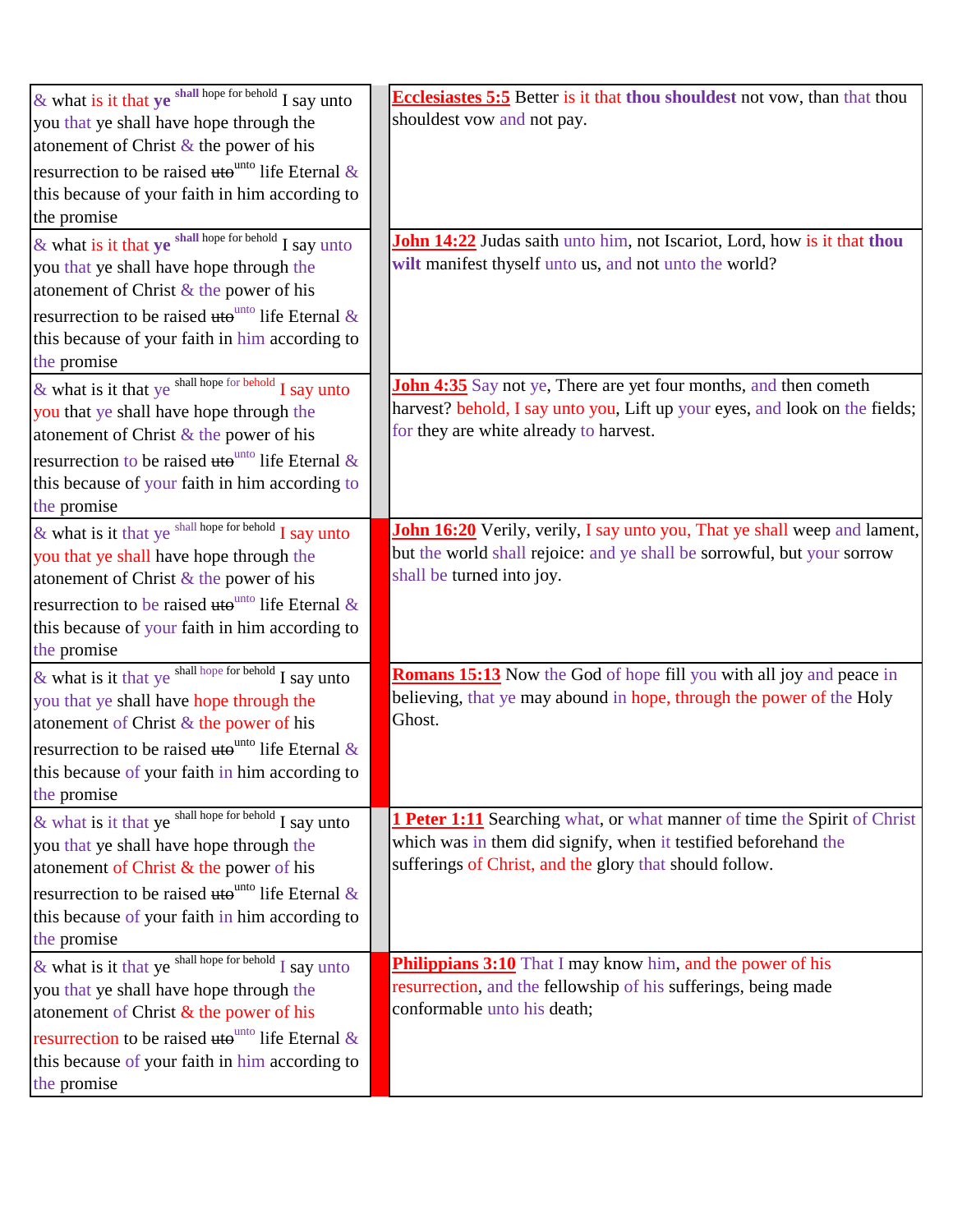| & what is it that ye shall hope for behold I say unto                         | <b>Revelation 12:10</b> And I heard a loud voice saying in heaven, Now is     |
|-------------------------------------------------------------------------------|-------------------------------------------------------------------------------|
| you that ye shall have hope through the                                       | come salvation, and strength, and the kingdom of our God, and the             |
| atonement of Christ $\&$ the power of his                                     | power of his Christ: for the accuser of our brethren is cast down, which      |
| resurrection to be raised $\text{ute}^{\text{unto}}$ life Eternal &           | accused them before our God day and night.                                    |
| this because of your faith in him according to                                |                                                                               |
| the promise                                                                   |                                                                               |
| & what is it that ye shall hope for behold $\overline{I}$ say unto            | 2 Maccabees 7:14 So when he was ready to die he said thus, It is good,        |
| you that ye shall have hope through the                                       | being put to death by men, to look for hope from God to be raised up          |
| atonement of Christ & the power of his                                        | again by him: as for thee, thou shalt have no resurrection to life.           |
| resurrection to be raised $\text{ute}^{\text{unto}}$ life Eternal &           |                                                                               |
| this because of your faith in him according to                                |                                                                               |
| the promise                                                                   |                                                                               |
| & what is it that ye shall hope for behold $\overline{I}$ say unto            | Hebrews 11:35 Women received their dead raised to life again: and             |
| you that ye shall have hope through the                                       | others were tortured, not accepting deliverance; that they might obtain a     |
| atonement of Christ $\&$ the power of his                                     | better resurrection:                                                          |
| resurrection to be raised $\text{ute}^{\text{unto}}$ life Eternal &           |                                                                               |
| this because of your faith in him according to                                |                                                                               |
| the promise                                                                   |                                                                               |
| & what is it that ye $\frac{\text{shall hope for behind}}{\text{I say unto}}$ | John 4:36 And he that reapeth receiveth wages, and gathereth fruit unto       |
| you that ye shall have hope through the                                       | life eternal: that both he that soweth and he that reapeth may rejoice        |
| atonement of Christ $\&$ the power of his                                     | together.                                                                     |
| resurrection to be raised $\theta$ <sup>tho</sup> life Eternal &              |                                                                               |
| this because of your faith in him according to                                |                                                                               |
| the promise                                                                   |                                                                               |
| & what is it that ye $\frac{\text{shall hope for behind}}{I}$ say unto        | John 12:25 He that loveth his life shall lose it; and he that hateth his life |
| you that ye shall have hope through the                                       | in this world shall keep it unto life eternal.                                |
| atonement of Christ $\&$ the power of his                                     |                                                                               |
| resurrection to be raised $\text{tte}^{\text{unto}}$ life Eternal &           |                                                                               |
| this because of your faith in him according to                                |                                                                               |
| the promise                                                                   |                                                                               |
| & what is it that ye shall hope for behold I say unto                         | 2 Thessalonians 1:12 That the name of our Lord Jesus Christ may be            |
| you that ye shall have hope through the                                       | glorified in you, and ye in him, according to the grace of our God and the    |
| atonement of Christ & the power of his                                        | Lord Jesus Christ.                                                            |
| resurrection to be raised $\text{ute}^{\text{unto}}$ life Eternal &           |                                                                               |
| this because of your faith in him according to                                |                                                                               |
| the promise                                                                   |                                                                               |
| & what is it that ye shall hope for behold I say unto                         | Galatians 3:29 And if ye be Christ's, then are ye Abraham's seed, and         |
| you that ye shall have hope through the                                       | heirs according to the promise.                                               |
| atonement of Christ $&$ the power of his                                      |                                                                               |
| resurrection to be raised $\text{tte}^{\text{unto}}$ life Eternal &           |                                                                               |
| this because of your faith in him according to                                |                                                                               |
| the promise                                                                   |                                                                               |